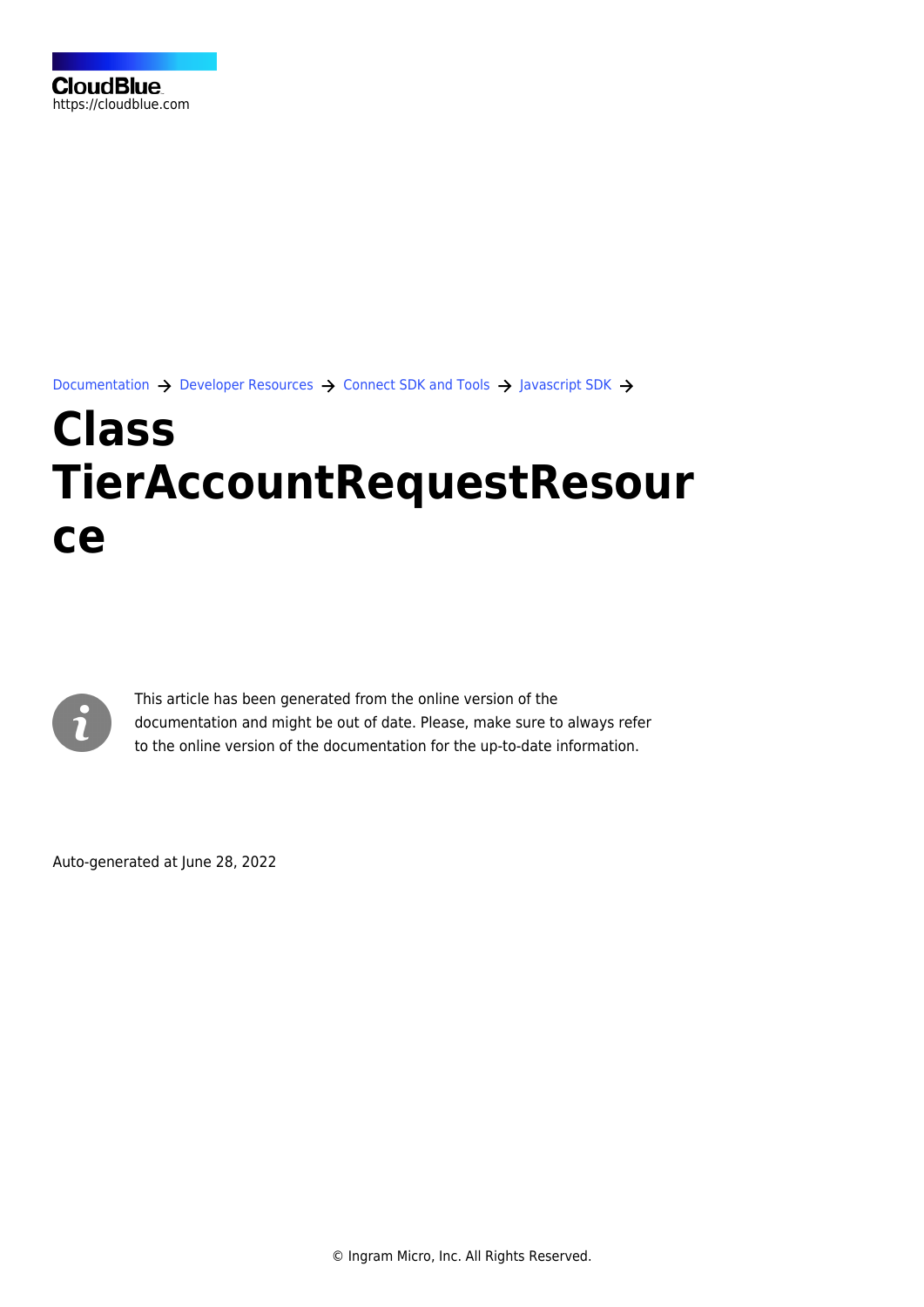

## <span id="page-1-0"></span>**TierAccountRequestResource ⇐ GenericResource**

The TierAccountRequestResource class provides methods to access the tier account requests endpoint of the Cloud Blue Connect API.

**Kind**: global class **Extends**: GenericResource **Category**: Resources

- [TierAccountRequestResource](#page-1-0) ⇐ GenericResource
	- [new TierAccountRequestResource\(client\)](#page-1-1)
	- [.accept\(id\)](#page-1-2) ⇒ object
	- [.ignore\(id, reason\)](#page-1-3) ⇒ object

### <span id="page-1-1"></span>**new TierAccountRequestResource(client)**

Creates a new instance of the TierAccountRequestResource class.

**Returns**: [TierAccountRequestResource](#page-1-0) – An instance of the TierAccountRequestResource class.

<span id="page-1-2"></span>

| Param  | Tvpe          | <b>Description</b>                      |
|--------|---------------|-----------------------------------------|
| client | ConnectClient | An instance of the ConnectClient class. |

#### **tierAccountRequestResource.accept(id) ⇒ object**

Accept the TierAccountRequest.

**Kind**: instance method of [TierAccountRequestResource](#page-1-0) **Returns**: object – The accepted TierAccountRequest object.

<span id="page-1-3"></span>**Param Type Description** id string The unique identifier of the TierAccountRequest object.

#### **tierAccountRequestResource.ignore(id, reason) ⇒ object**

Ignore the TierAccountRequest.

**Kind**: instance method of [TierAccountRequestResource](#page-1-0)